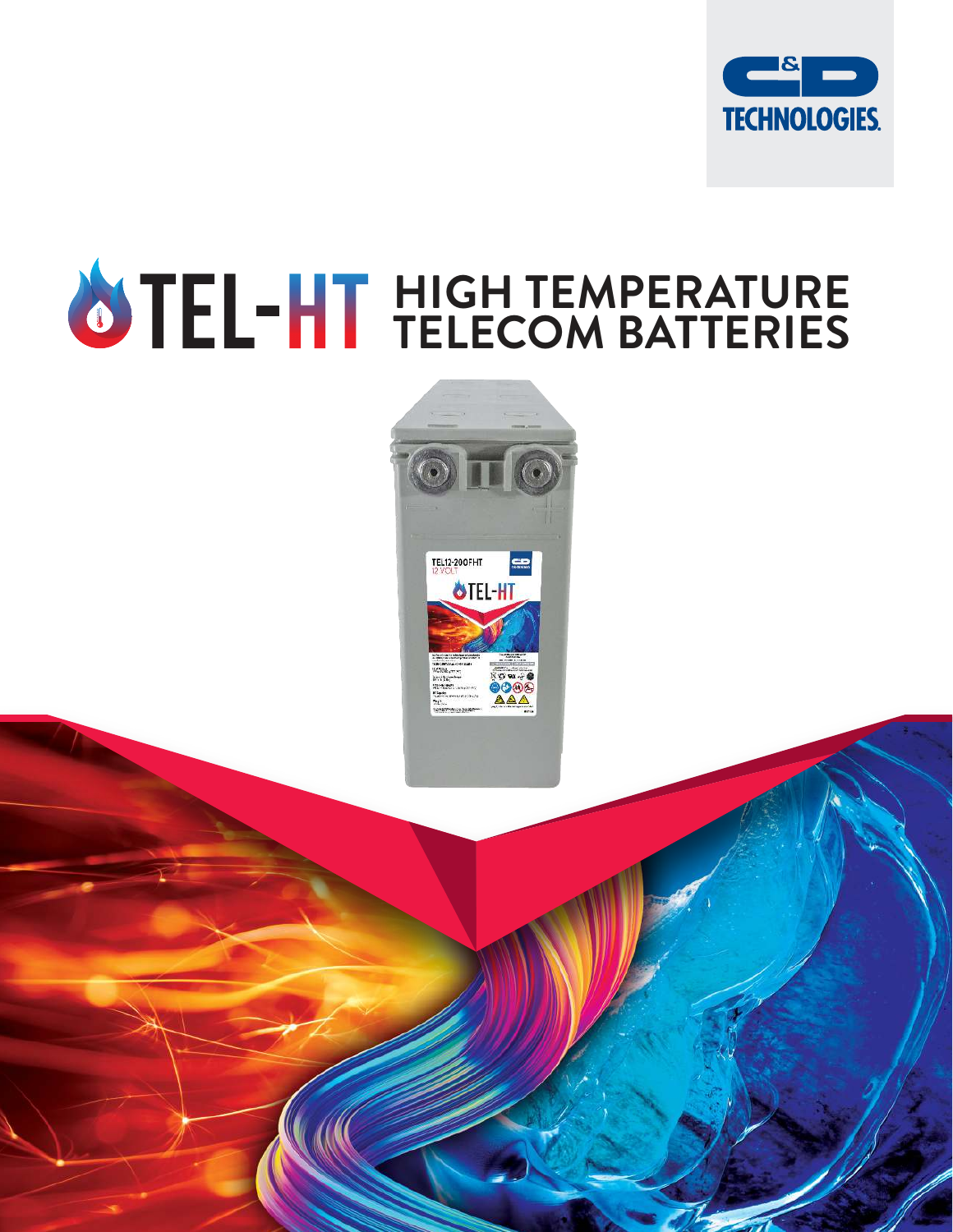# POWER YOU CAN DEPEND ON.

C&D Technologies has been on the leading edge of standby battery development since 1906. Always pushing the limits, C&D strives to provide our customers with the most advanced battery technology on the market.

As standby battery applications become increasingly demanding, the batteries that support these applications must be improved to provide reliable service and long life in diverse environments.

With this in mind, C&D has introduced the TEL High Temperature Series VRLA batteries, featuring MSE Pure Lead Plus Technology. The TEL High Temperature Series takes the best features from the industry-leading msEndurll 2V VRLA, C&D's TEL Long Duration Series' proven reliability, and the unmatched design of C&D TRUE Front Access® series to provide, one of the most reliable 12V VRLA battery available. In accelerated life testing, the TEL High Temperature series provides 12+ years of life under normal operation, and is able to deliver reliable performance even in high temperature environments.

#### **APPLICATIONS**

#### **Uncontrolled Environments**

- ◆ Wireline
- ◆ Wireless
- ◆ Outdoor Cabinets
- ◆ Broadband
- ◆ Microwave Repeaters
- ◆ Fiber Optic Regen Sites

#### **Controlled Environment for Extreme Long Life**

- ◆ Central Offices
- ◆ Customer Premise / PBX
- ◆ Long Duration UPS
- ◆ Substations

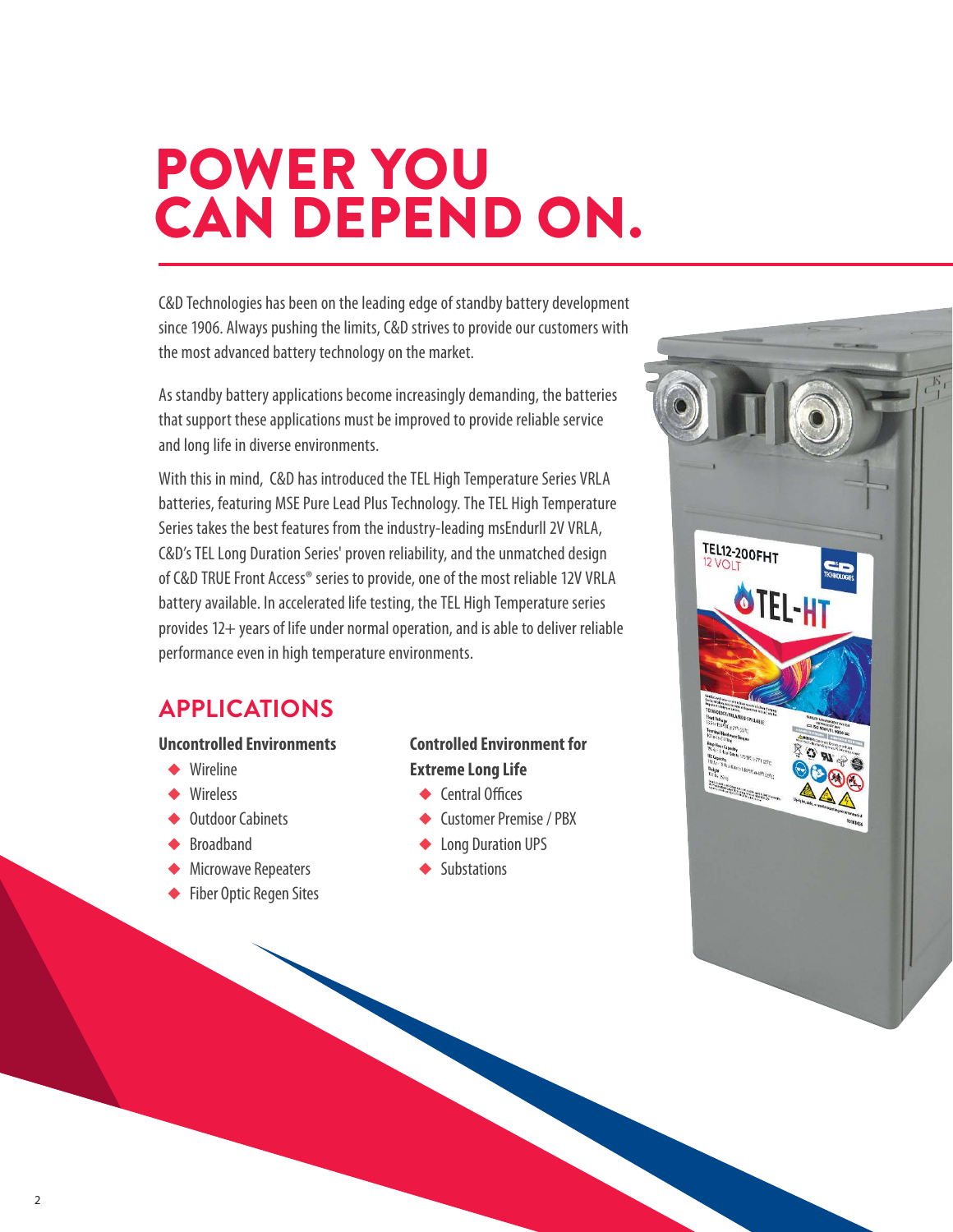

### WITH MSE PURE LEAD PLUS TECHNOLOGY

The TEL High Temperature Series are designed to provide standby power to critical applications in the telecommunications industry. They undergo extensive life cycle testing to ensure the longest and most reliable service life possible. It brings together the best features found in C&D's previous telecom models to deliver a group of quality batteries designed to withstand rigorous heat environments.

- ◆ MSE Pure Lead Plus Technology
	- $→$  Ultra low float current
	- $\div$  Long life float service design
- ◆ Non-Hazardous for Transportation
- ◆ Extended service life in elevated temperature applications
	- ✛ 12+ years design life
- ◆ Premium Materials and Components
- ◆ Reduced Maintenance Terminal Design
- ◆ UL1989 Compliant
- ◆ UL94-V0 Compliant Case and Cover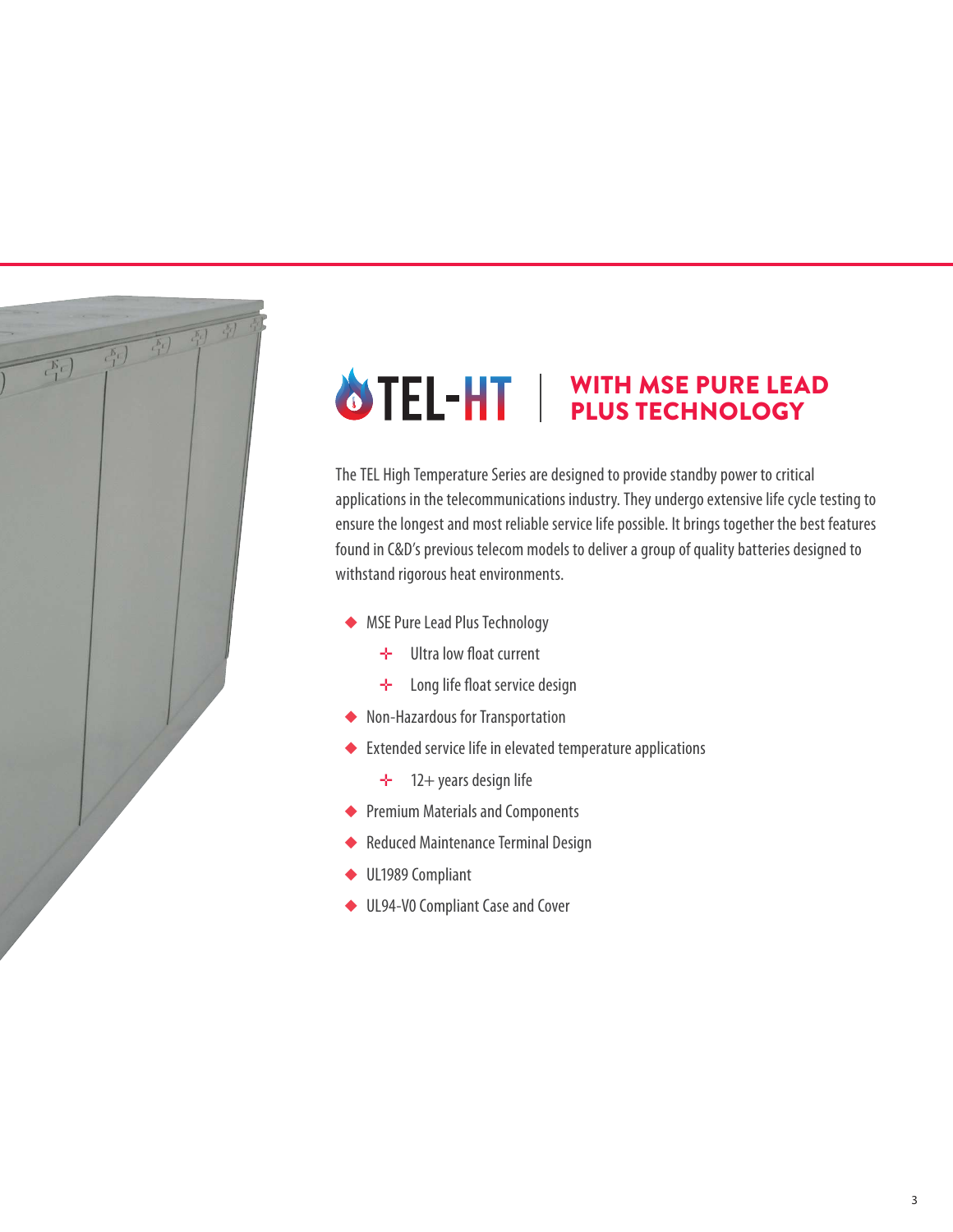# **HOW WE CREATED THE HIGH TEMPERATURE SERIES**

# **OTEL-HT**

Much of C&D's success in the telecom market can be attributed to its quality and advanced technologies, providing customers with a reserve power solution they can depend on. With power requirements increasing and space decreasing, a shift towards VRLA products became necessary. C&D embraced this challenge with the TEL Long Duration Series with a proprietary high density active material and robust grid design that provided a documented 12+ years of life in industry-standard footprints. The Long Duration Series was enhanced in 2008 with the introduction of C&D True Front Access® designs that gave customers increased energy density and simplified maintenance without sacrificing reliability. For sites with larger power requirements and increased reliability concerns, the pure lead msEndurII is used. The MSE technology used in the msEndurII reduces the float current required to keep these batteries at a full state of charge, resulting in slowed corrosion rates and a 20 year service life. The advanced technologies developed in each of these products have been combined into one long life, high energy density product family, the TEL High Temperature Series.

**TEL LONG DURATION** C&D purchased from Johnson Controls International **2002**



**C&D TRUE FRONT ACCESS® 2010 2019** C&D designed the only "True" Front Access on the market

**OTEL-HT** 

**TEL-HT** C&D releases pure lead telecom series battery designed for long life in all environments



#### **TEL LONG DURATION SERIES**

- ◆ EUROBAT Long Life Classification
- ◆ 10-Year Design Life
- ◆ Field proven materials and design up to 15 year life





- ◆ Telcordia SR4228 Tested and Certified
- ◆ 20-Year Design Life
- ◆ Ultra-Low Float Current
- ◆ MSE Pure Lead Plus Technology



#### **C&D TRUE FRONT ACCESS®**

- ◆ Patented Front Access Terminal Design
- ◆ Direct Weld to Front Posts
- ◆ Oversized Terminal for Ease of Maintenance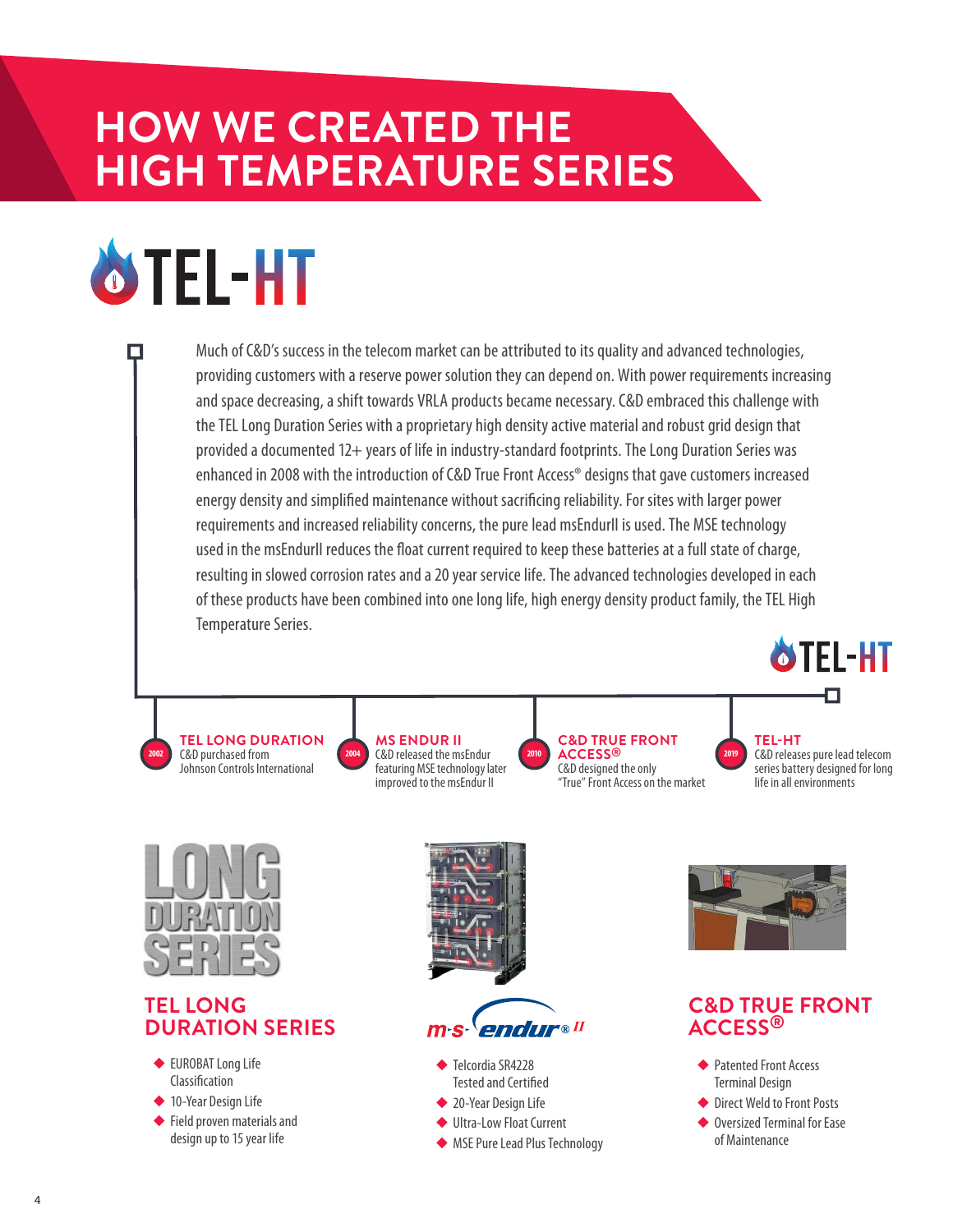## **WHAT IS MSE PURE LEAD PLUS TECHNOLOGY?**

The TEL High Temperature Series features MSE Pure Lead Plus Technology, providing long life and exceptional performance in uncontrolled temperatures. C&D uses a proprietary Ball Mill Oxide made with ultra-high purity positive and negative active materials in addition to specialized processing techniques. This high-tech recipe creates a wellbalanced cell that operates with reduced float current similar to a flooded cell, slowing grid corrosion and limiting water loss typically associated with traditional VRLA batteries.

#### **ADVANTAGES**

- ◆ Reduced Grid Corrosion
- ◆ Reduced Float Current
- ◆ Slower Aging Mechanisms
- ◆ 2X Longer Life in Float Operation
- Longer Storage Life
- Reduced Internal Temperature and Water Loss
- **Stable Operation at High Temperatures**

The benefit of using high purity materials, including high purity oxides, is a reduction of gassing reactions on float charge. Optimized Grid Lead alloys also limit corrosion, particularly intergranular corrosion of the positive grid.

#### **FLOAT CURRENT**

C&D developed the MSE Pure Lead Plus Technology to fundamentally change the way our batteries operate that leverage this innovation. The effects on the active material are measurable and lower float currents are achieved using a high density, large pore structure in the active materials through proprietary plate manufacturing processes and low corroding positive grid alloys. Low float currents allow batteries to operate at higher temperatures while minimizing risks of thermal runaway. The result is a longer battery life as seen in the graph below.

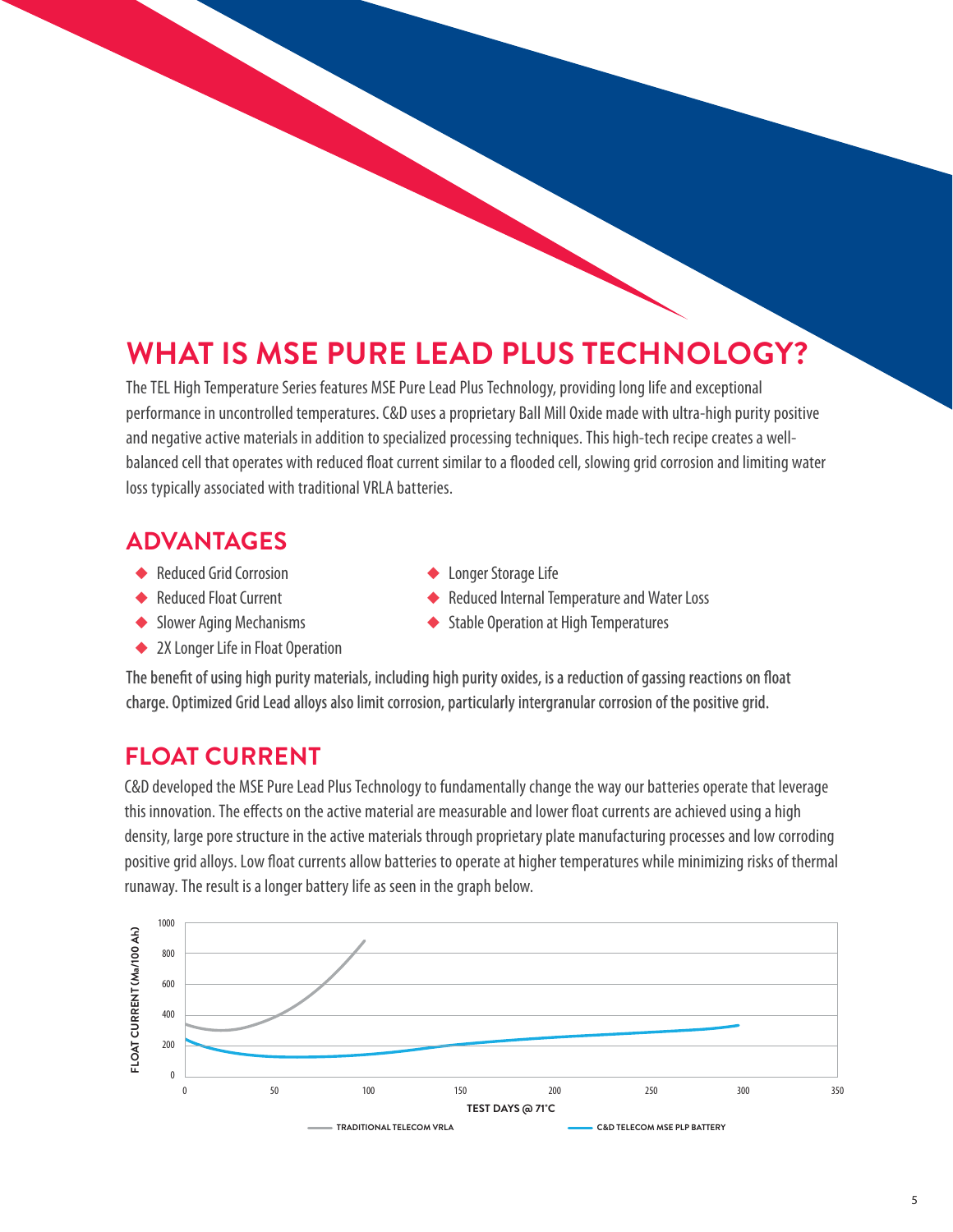#### **WATER LOSS**

One of the leading causes of VRLA battery failure is water loss. As a VRLA battery ages, it will start to lose water more rapidly, leading to dryout and decreased capacity. The MSE Pure Lead Plus Technology in the TEL High Temperature reduces water loss by up to 50%, a critical component to long life at high temperatures.





## **STRONG DESIGN**

In any application where the battery may face extreme temperature, shock, or vibration conditions, a rugged case is key to maintaining battery performance over time. All TEL-HT batteries are encased in strong polypropylene that protects all the battery's components and ensures that the battery will work year after year in the most demanding environments.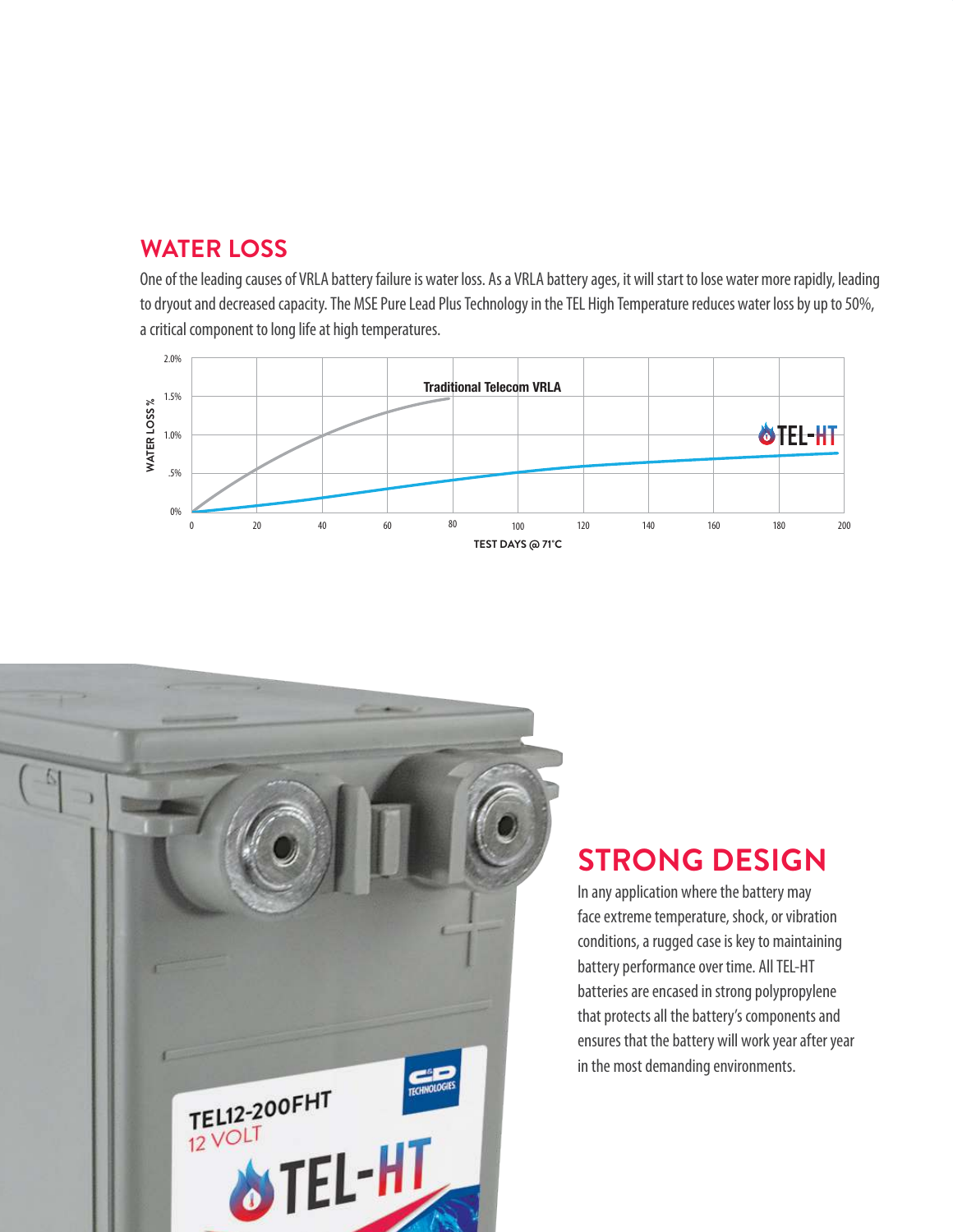| <b>SPECIFICATIONS</b>                        |                                                                                                                    |  |  |  |  |  |  |
|----------------------------------------------|--------------------------------------------------------------------------------------------------------------------|--|--|--|--|--|--|
| <b>OPERATING TEMPERATURE</b>                 | Discharge: -40°F to +160°F (-40°C to +71 °C)<br>Charge: -10°F to +140°F (-23°C to +60°C)                           |  |  |  |  |  |  |
| <b>RECOMMENDED CHARGING CURRENT</b>          | C20/5Amperes (Maximum) @ 77°F (25°C)                                                                               |  |  |  |  |  |  |
| <b>FLOAT CHARGING VOLTAGE</b>                | 13.65VDC +/-0.15VDC Per 12V Unit                                                                                   |  |  |  |  |  |  |
| <b>TEMPERATURE COMPENSATION FLOAT CHARGE</b> | 3.6mV/Cell°C from (77°F) 25°C (13.434 VDC @35°C)                                                                   |  |  |  |  |  |  |
| <b>EQUALIZE CHARGING VOLTAGE</b>             | 14.40 VDC to 14.80 VDC Per 12V Unit                                                                                |  |  |  |  |  |  |
| <b>STORAGE</b>                               | Battery may be stored up to 2 years at 77 <sup>°</sup> F (25 <sup>°</sup> C)                                       |  |  |  |  |  |  |
| <b>TERMINAL</b>                              | Threaded copper alloy insert terminal<br>Front Access Models: M6 bolt                                              |  |  |  |  |  |  |
| <b>TERMINAL HARDWARE TORQUE</b>              | <b>Front Access Models</b><br>90 in-Ibs (10.2 N-m) for M6 Hardware                                                 |  |  |  |  |  |  |
| <b>SELF STORAGE</b>                          | Battery can be stored up to 24 months at 77 $^{\circ}$ F (25 $^{\circ}$ C) before a freshening charge is required. |  |  |  |  |  |  |

| <b>MODEL NAME</b>                         | <b>NOMINAL CAPACITY 8</b> | <b>IEC CAPACITY 10</b><br><b>HOURS TO 1.75 VPC @ 25 C HOURS TO 1.80 VPC @ 20 C</b> | <b>WEIGHT</b><br>LBS (KG) | <b>MAXIMUM</b><br><b>DISCHARGE CURRENT</b> | <b>OHMS IMPEDANCE</b><br>$60$ HZ $(\Omega)$ |  |  |  |  |  |  |  |
|-------------------------------------------|---------------------------|------------------------------------------------------------------------------------|---------------------------|--------------------------------------------|---------------------------------------------|--|--|--|--|--|--|--|
| <b>TEL HIGH TEMPERATURE SERIES MODELS</b> |                           |                                                                                    |                           |                                            |                                             |  |  |  |  |  |  |  |
| <b>TEL12-105FHTG*</b>                     | 101 Ah                    | 98 Ah                                                                              | 72 (32.8)                 | 800A                                       | 0.0065                                      |  |  |  |  |  |  |  |
| <b>TEL12-115FHT</b>                       | 104 Ah                    | 101 Ah                                                                             | 73 (33.0)                 | 800A                                       | 0.0056                                      |  |  |  |  |  |  |  |
| <b>TEL12-155FHT</b>                       | 147 Ah                    | 148 Ah                                                                             | 104 (47.0)                | 800A                                       | 0.0054                                      |  |  |  |  |  |  |  |
| <b>TEL12-170FGHT*</b>                     | 162 Ah                    | 163 Ah                                                                             | 110 (49.5)                | 800A                                       | 0.0048                                      |  |  |  |  |  |  |  |
| <b>TEL12-180FHT</b>                       | 181 Ah                    | 174 Ah                                                                             | 115(53.0)                 | 800A                                       | 0.0043                                      |  |  |  |  |  |  |  |
| <b>TEL12-200FHT</b>                       | 195 Ah                    | 192 Ah                                                                             | 132(60.2)                 | 800A                                       | 0.0042                                      |  |  |  |  |  |  |  |

\*TFA Gas Collection System